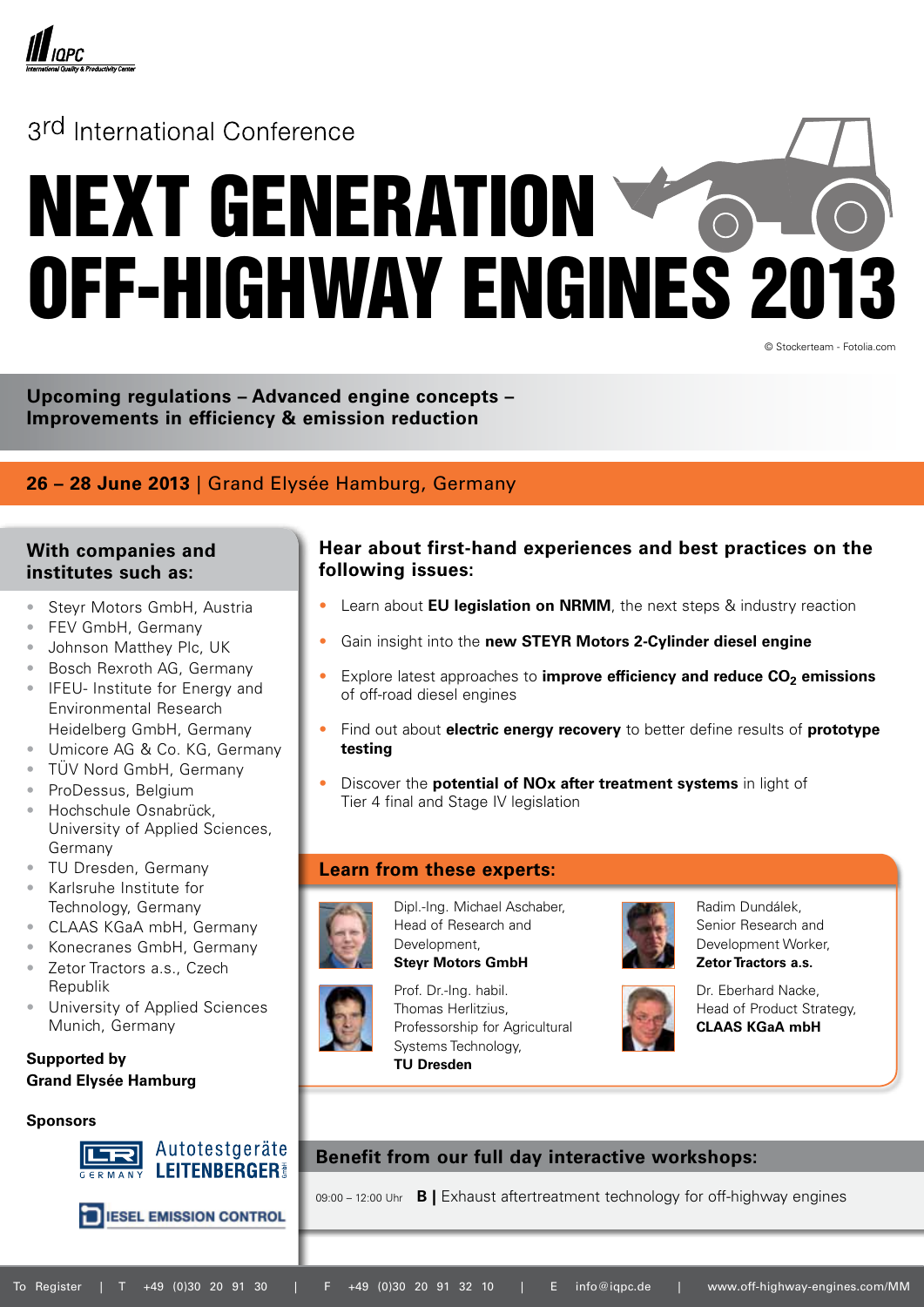## **26 – 28 June 2013** | Grand Elysée Hamburg, Germany



Co-located with IQPC's Co-located with IQPC`s

International Conference **26 – 28 June 2013** | Grand Elysée Hamburg, Germany **www.ships-emission-control-ecss.com Gain insight into latest solutions and best practice for IMO Tier III compliance** Emission Control for Seagoing Ships **New engine optimization technologies – Advanced emission control concepts – Intelligent upgrade solutions**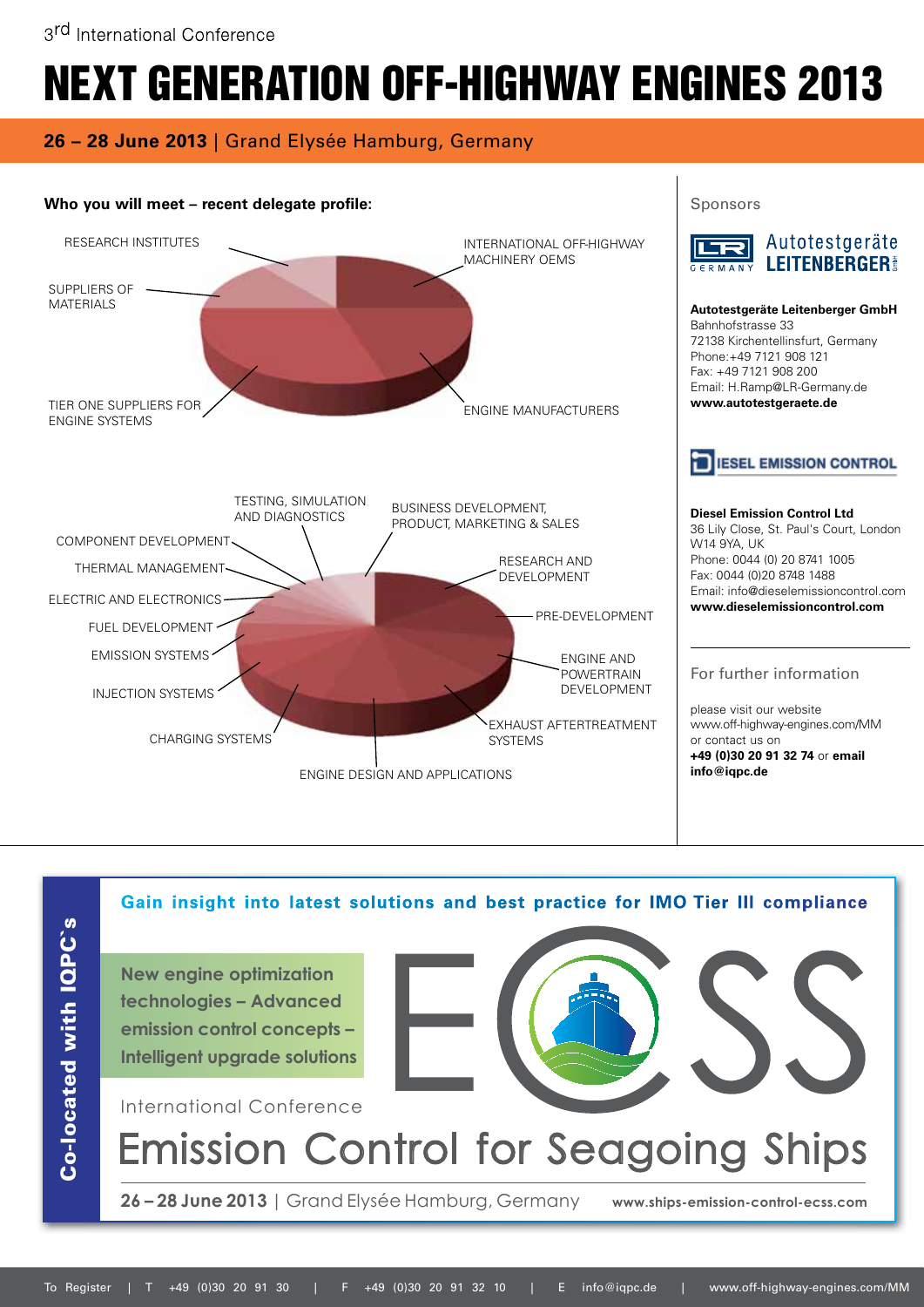## **Conference Day One** | Wednesday, 26 June 2013





Dr. Claus Görsmann,

- Technology Strategy Manager,
- Johnson Matthey Plc, United Kingdom

#### **Future perspectives: Emission legislation for off-highway engines**

#### 09:10 **EU legislation on NRMM & next steps**

- EU Legislation on NRMM
- Issues still to be resolved
- Portable Emissions Measurement Systems (PEMS) Influence
- Industry reaction
	- Next steps
	- Vasileios A. Chrysafidis, Consultant,

ProDessus, Belgium

## 09:50 **Environmental impact of off-highway engines in**

- **Germany and effects of potential future regulations**
- National emissions from off-highway compared to on-highway engines in Germany – Methods and Results
- Contribution of off-highway engines to urban and local air pollution
- Effect of emission reduction measures by OEM and retrofit regulations
- Evaluation of the cost benefit effects by retrofit options Christoph Heidt, Research Assistant Transport and



Environment, IFEU- Institute for Energy and Environmental Research Heidelberg GmbH, Germany

## 10:30 **Network session**

The perfect opportunity to speak directly with your peers and network effectively. Maximise your time at this event by participating in this interactive networking session. Don't forget your business cards.

11:10 Refreshment break & networking

#### **Optimised engine concepts**

- 11:40 **Approaches to improve efficiency and reduce CO2 emissions of off-road diesel engines** Portfolio of technologies for  $CO<sub>2</sub>$  reduction
	- Influence of individual technologies on efficiency
	- Holistic analysis of engine-internal measures and exhaust aftertreatment
	- Vinod Rajamani, Project Manager Commercial, Industrial and Large Bore Engines, FEV GmbH in Aachen, Germany

### 12:20 **The new STEYR Motors 2-Cylinder diesel engine**

- The main features of the base engine
- The "multi fuel" capability approach
- The possibilities for a range extender application Dipl. Ing. Michael Aschaber, Head of Research and



Steyr Motors GmbH, Austria

13:00 Networking luncheon

#### 14:30 **Hydraulic drives in off highway machines**  • Hydrostatic drives in mobile machinery - status of

- technologies and functions • Optimization and power management perspectives
- Load and functional requirements of future drive systems
- Hydraulic hybrid potentials and solutions Roland Friedl Dipl.-Ing. (FH), Application Engineer,
- Telescopic Handlers, Backhoe Loaders, Skid Steer Loaders,



Dr. Thomas Anderl, Systems Engineering – Team Leader, Bosch Rexroth AG, Germany

#### **Exhaust aftertreatment technology for off-highway engines**

#### 15:10 **REC – Retrofit Emission Control**

- UN/ ECE initiative for retrofit of exhaust after-treatment systems
- Technology neutral provisions for PM and NOx reducing REC
- Introduction into the draft regulation document
- Scope and applicability
- General approach and actions
- Leif-Erik Schulte, Division Manager Engines / Commercial

vehicles / Mobile Machinery,

TÜV Nord GmbH, Germany

15:50 Refreshment break & networking

#### 16:20 **NOx after treatment systems in light of Tier 4 final and Stage IV legislation**

- System requirements
- Exhaust system options referenced to EU VI technologies
- Addressing packaging constraints by higher integrated systems
- Potential of SDPF and DOC free solutions
- Reliability of exhaust systems in the field
- Dr. Marco Lopez, Manager System Integration,
- Umicore AG & Co. KG, Germany

#### 17:00 **Zetor engines and stage IV emission level**



- 
- Challenges and advantages of Zetor engines
- Injection system used on Stage IV engines
- Stage IV aftertreatment



#### 17:40 **Deep dive – IDDI**



IDDI-Sessions are "Interactive Discussions to Drive Innovation". They are designed to brainstorm and challenge the hot topics introduced by the Keynote Talks. The objective is to build Think Tanks that empower the participants to address challenges and opportunities in open discussions and – as a result – to dare new ways to succeed.

What are the challenges of optimising engine concepts in off-highway engines?

How difficult is it to find the perfect aftertreatment system?

**OEM-insight**

Emission legislation for off-highway engines – where are the limits?

- 18:10 Closing remarks of the chairman Dr. Claus Görsmann
- 18:20 End of conference day one



**We invite you to an evening event following the first conference day** at the Restaurant "Parlament" at the Hamburg City Hall.

This is an excellent opportunity for you to meet the other attendees (also of the co-located conference "Emission Control for Seagoing Ships") and to make new business contacts in a relaxed atmosphere.

Time: **19:00** Meeting Point Galerie Spiegelsaal **19:30** Dinner at the "Parlament"





**Highlight**

**Highlight**

**Highlight**

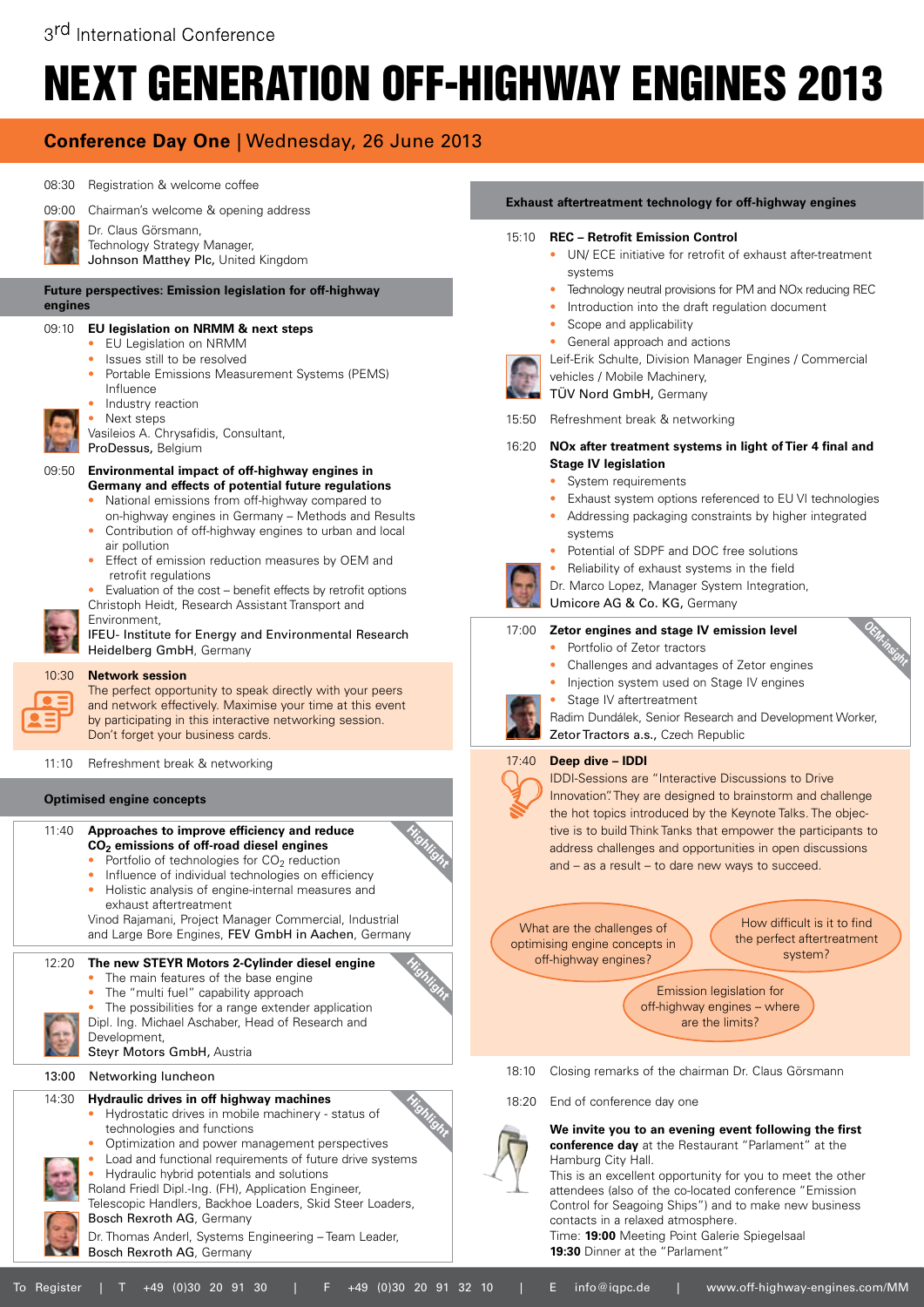**OEM-insight**

## **Conference Day Two** | Thursday, 27 June 2013

#### 08:30 Registration & welcome coffee

Dr. Claus Görsmann,

09:00 Chairman's welcome & opening address



Technology Strategy Manager,

#### Johnson Matthey Plc, United Kingdom

#### **Raising efficiency within mobile machines**

#### 09:10 **Electrical energy recovery in straddle carriers**

- Introduction of straddle carrier
- Description of straddle carrier drive system
- Hydraulic energy recovery; introduction of system
- Electric energy recovery; introduction of system and
- prototype setup
- Results of prototype testing

Jens Wachsmuth,

Manager Straddle Carrier Operations,

Konecranes GmbH, Germany

#### 09:50 **Speakers´ corner**

 Be an active part of the conference. With your questions and comments you will actively steer the direction of the conference.

10:30 Refreshment break & networking

#### 11:00 **Traction optimisation for Tractor-Trailer combinations**

- Tractor-Trailer combinations
- **Traction**
- Top-Cylinder
- Passive and active control

Boris Marx, Research Associate at the Laboratory for

Agricultural Machinery and Non-road Mobile Machinery, Hochschule Osnabrück University of Applied Sciences,

Germany

#### Concepts toward CO<sub>2</sub> reduction for mobile machines

#### 11:40 **CO<sub>2</sub>** efficient engines and beyond

- Emission stages and climatic challenges
- $\bullet$  CO<sub>2</sub> targets for future emission stages?
- Efficiency potential
- Engine, machine, and process optimisation
- Dr. Eberhard Nacke,

Head of Product Strategy,

CLAAS KGaA mbH, Germany

12:20 Networking luncheon

#### 13:50 **Open mic stage**

**What is the optimal concept to reduce CO<sub>2</sub>?** 

The "The stage is yours! Session" is a unique opportunity to maximize the outcome of your conference participation on a very individual level. Make the most out of the time you spend with industry experts. These interactive sessions are crafted to ensure that you will get to the heart of the most critical issues and uncover proven practical solutions.

With selected speakers of the day

#### 14:30 **Changes of mobile machine concepts as enabler of future economical and ecological sustainability**

- **Highlight** • In the last decades the development of combines was characterised by the improvement of productivity and efficiency driving an increase of size and weight of the machines and the application of growing engine capacity
- The requirements to further increase machine performance within a legally limited space at soil preserving vehicle weight is demanding creative solutions that are even challenging the vehicle concept
- Reduced input of fuel per ton harvested biomass or per hectare treated field in order to reduce  $CO<sub>2</sub>$  output is the next requirement to be expected after Tier 4 final emission regulations
- Process automation and farm operation optimisation have the highest potential of  $CO<sub>2</sub>$  reduction
- Machine concept changes and the application of robotic technologies will help to keep economics and ecology in balance
- Prof. Dr.-Ing. habil. Thomas Herlitzius,
- Professorship for Agricultural Systems Technology,

TU Dresden, Germany

#### **Driver assistance systems raising efficiency**

#### 15:10 **Active steering assistance in a long timber vehicle**

- The driver's influence on the working process
- Challenges in long timber haulage
- Support of the driver by automatic functions
- Impact of the driver assistance system in a long timber vehicle



Dipl.-Ing. Tristan Reich,

Research Associate, Karlsruhe Institute for Technology, Germany

- 15:50 Closing remarks of the chairman Dr. Claus Görsmann
- 16:00 End of conference & Farewell coffee and networking

#### What's in your Infocenter?

The purpose of the Infocenter is to provide you with relevant content to enhance your knowledge of current trends and industry news. All content is 100% complimentary, easy to download, and current.

Featuring live podcast interviews which you can stream on your computer or portable device, up-to-date news from local and international sources, industry whitepapers, and other relevant content – the download center is your online portal to expand your knowledge and add value to your business.

We encourage your feedback and participation, for all comments or enquiries please contact us on +49 (0)30 20 91 32 74 or info@iqpc.de.

 Get free white papers, articles and much more! www.off-highway-engines.com/MM

**OEM-insight**

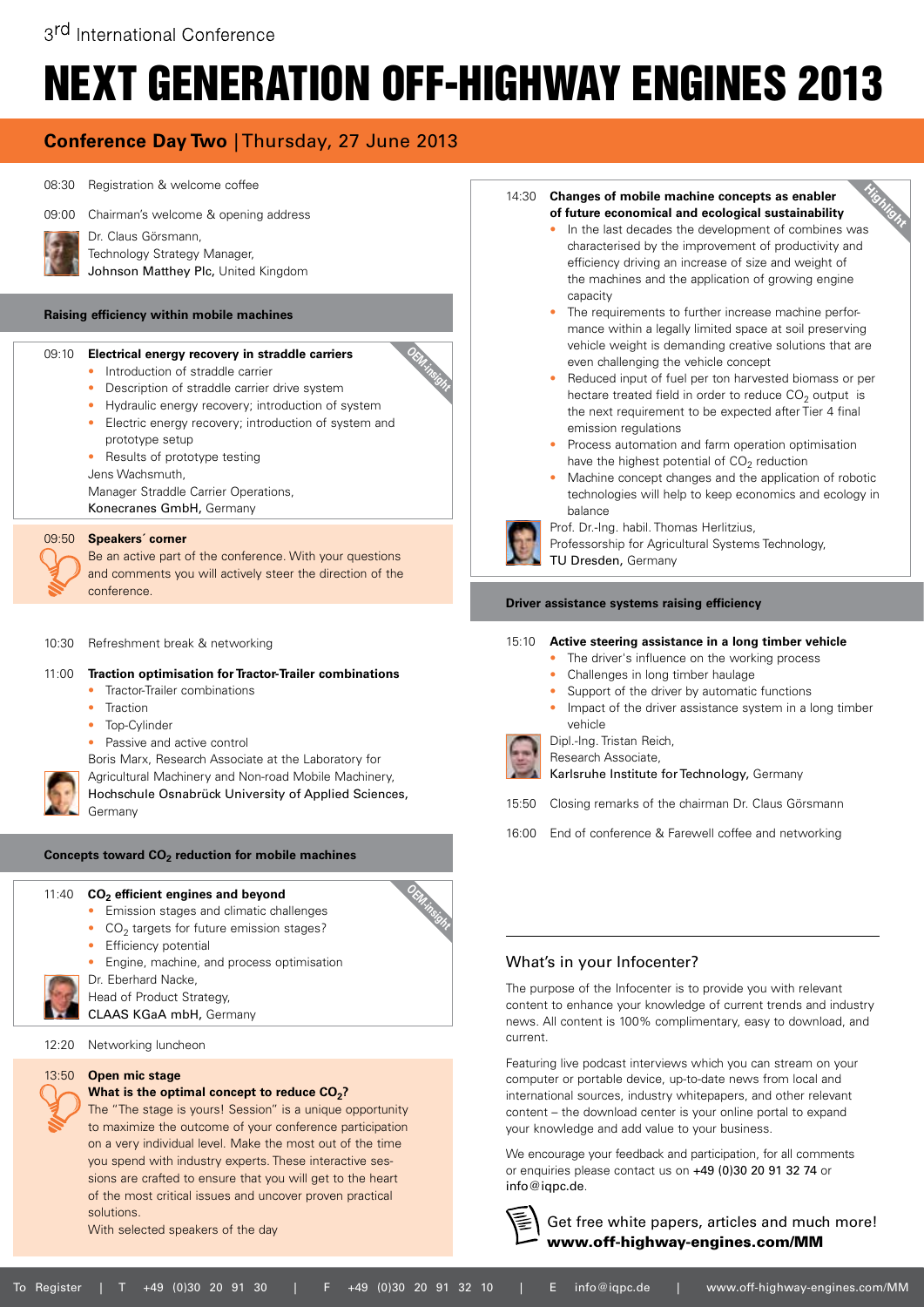**INTERACTIVE WORKSHOP DAY** | Friday, 28 June 2013

08:30 Registration & welcome coffee 10:30 Refreshment break & networking

## **B |** 09:00 – 12:00

#### **Exhaust aftertreatment technology for off-highway engines**

The workshop follows up on the corresponding conference session on June 26. A brief introduction on the physico-chemical basics of exhaust aftertreatment processes and currently implemented technologies will be given to sum up the preceding conference session. Since there are efforts to **utilize exhaust waste heat in small Rankine – and Organic Rankine Cycles**, respectively, current developments in this area will also be introduced in a short overview. The participants will then have the opportunity to exchange experiences and discuss challenges. Since **emission control standards in the EU become tighter**, an insight into **technological challenges of pushing the current limits of emission control standards further** might be an interesting outcome of the workshop. Another interesting aspect might be the existence of a **design conflict between increasing efficiency and reducing carbon dioxide emissions and increasing fuel** 

**consumption** due to the increasing energy demand of the emission control process.



 Prof. Dr. Andreas Gubner Lecturer of Thermodynamics, Fluid Mechanics, Heat Transfer **University of Applied Sciences Munich,** Germany

12:00 End of workshop day